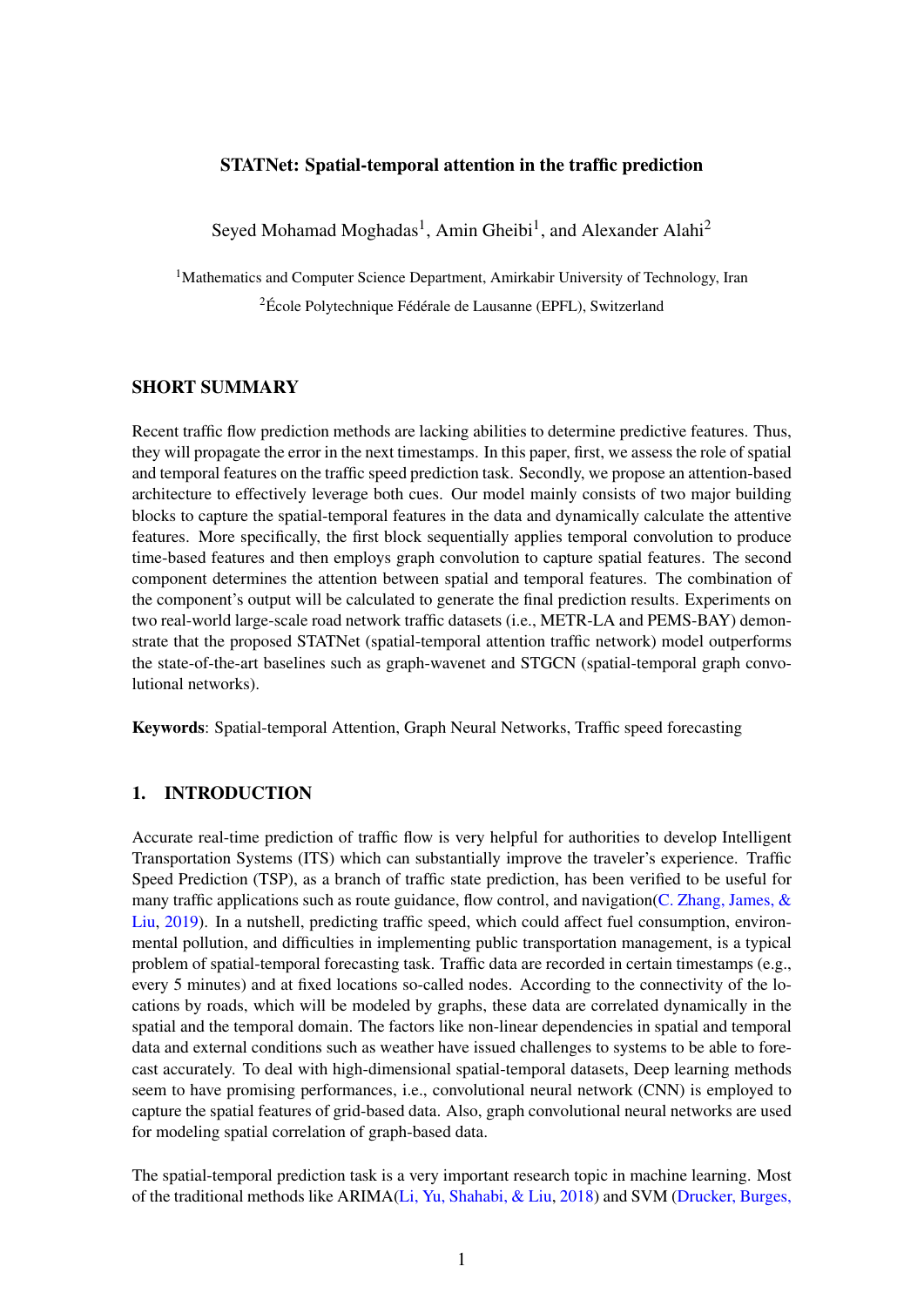[Kaufman, Smola, & Vapnik,](#page-9-0) [1997\)](#page-9-0) only consider temporal information into account. It is challenging to integrate complex spatial dependencies into prediction methods. The ConvLSTM [\(Shi, Yao, Tian, & Jiang,](#page-10-2) [2016\)](#page-10-2) model is an extension of fully-connected LSTM[\(Graves, Mo](#page-10-3)[hamed, & Hinton,](#page-10-3) [2013\)](#page-10-3), which combines CNN and RNN to model spatial and temporal correlations respectively. It utilizes CNN's powerful capability in spatial information extraction. ST-ResNet[\(J. Zhang, Zheng, & Qi,](#page-10-4) [2017\)](#page-10-4) is a CNN-based deep residual network for citywide crowd flows prediction, which shows the power of deep residual CNN on modeling spatial-temporal grid data. ST-3DNet [\(Guo, Lin, Li, Chen, & Wan,](#page-10-5) [2019\)](#page-10-5) introduces 3D convolutions into this area, which can effectively extract features from both the spatial and temporal dimensions. It uses two components to model the local temporal patterns and the long-term temporal patterns respectively. All of the methods above are designed for spatial-temporal grid data. Recently, researchers try to utilize graph convolution methods to model the spatial correlations in spatial-temporal network data. DCRNN [\(Li et al.,](#page-10-1) [2018\)](#page-10-1) introduces graph convolutional networks into spatial-temporal network data prediction, which uses a diffusion graph convolution network to describe the information diffusion process in spatial-temporal networks. It uses RNN to model temporal correlations like ConvLSTM. STGCN [\(B. Yu, Yin, & Zhu,](#page-10-6) [2018\)](#page-10-6) uses CNN to model temporal correlations. ASTGCN (Guo et al. 2019a) uses two stacked attention layers to capture the dynamics of spatial dependencies and temporal correlations. Graph WaveNet [\(Wu, Pan, Long, Jiang, & Zhang,](#page-10-7) [2019\)](#page-10-7) designs a self-adaptive matrix to take the variations of the influence between nodes and their neighbors into account. It uses dilated casual convolutions to model the temporal correlations to increase the receptive field exponentially. However, these models captured predictive spatial features by graph convolution layer, they use divergent methods to extract temporal features.

Recently, attention-based models like transformers have resulted in significant success in generating accurate outputs in both computer vision and NLP tasks. VIT[\(Dosovitskiy, Beyer, Kolesnikov,](#page-9-1) [& Weissenborn,](#page-9-1) [2021\)](#page-9-1) and GPT-3 ([\(Brown et al.,](#page-9-2) [2020\)](#page-9-2)) are great examples of successful transformer models in the vision and language domain respectively. There are some Instances of re-search applying the attention concept in the spatial-temporal domain such as [\(Guo, Lin, Feng,](#page-10-8) [Song, & Wan,](#page-10-8) [2019\)](#page-10-8) which extend the concept to the spatial attention and the temporal attention then utilize these blocks in their architecture. However, in their research, the temporal features have been selected in a handcrafted manner. Moreover, in addition to the latter research, [\(C. Zhang et al.,](#page-10-0) [2019\)](#page-10-0) stack the spatial and temporal attention blocks. Moreover, [\(Shang, Chen,](#page-10-9) [& Bi,](#page-10-9) [2021\)](#page-10-9) applied the recurrent graph neural network, GRU model as backbone, to capture the spatial and temporal features hidden in the network, however, the highly computation-consuming of the model, around 40 million parameters, motivate us to develop a lightweight model with same performance. We encourage to decrease the number of parameters alongside with the training time. Consequently, mentioned research, which have tried just a few configurations, motivates us to discover the effective position of the spatial and temporal attention blocks relate to each other and as a result utilize them in a performant architecture, meanwhile, constrain the number of parameters.

Overall, the contributions of our research are as follows:

- We propose a novel architecture that adaptively attends to spatial and temporal attention.
- We evaluate the impact of spatial and temporal attention separately on the traffic prediction task to afford the insight into which one is more impactful.
- Comprehensive experiments are performed on two real-world large-scale road network traffic datasets and the results show that our model consistently outperforms all the baseline methods.

In the next section, the problem will be formulated and consequently, the proposed model will be explained. In section 3, the experiments and relevant discussion will be presented.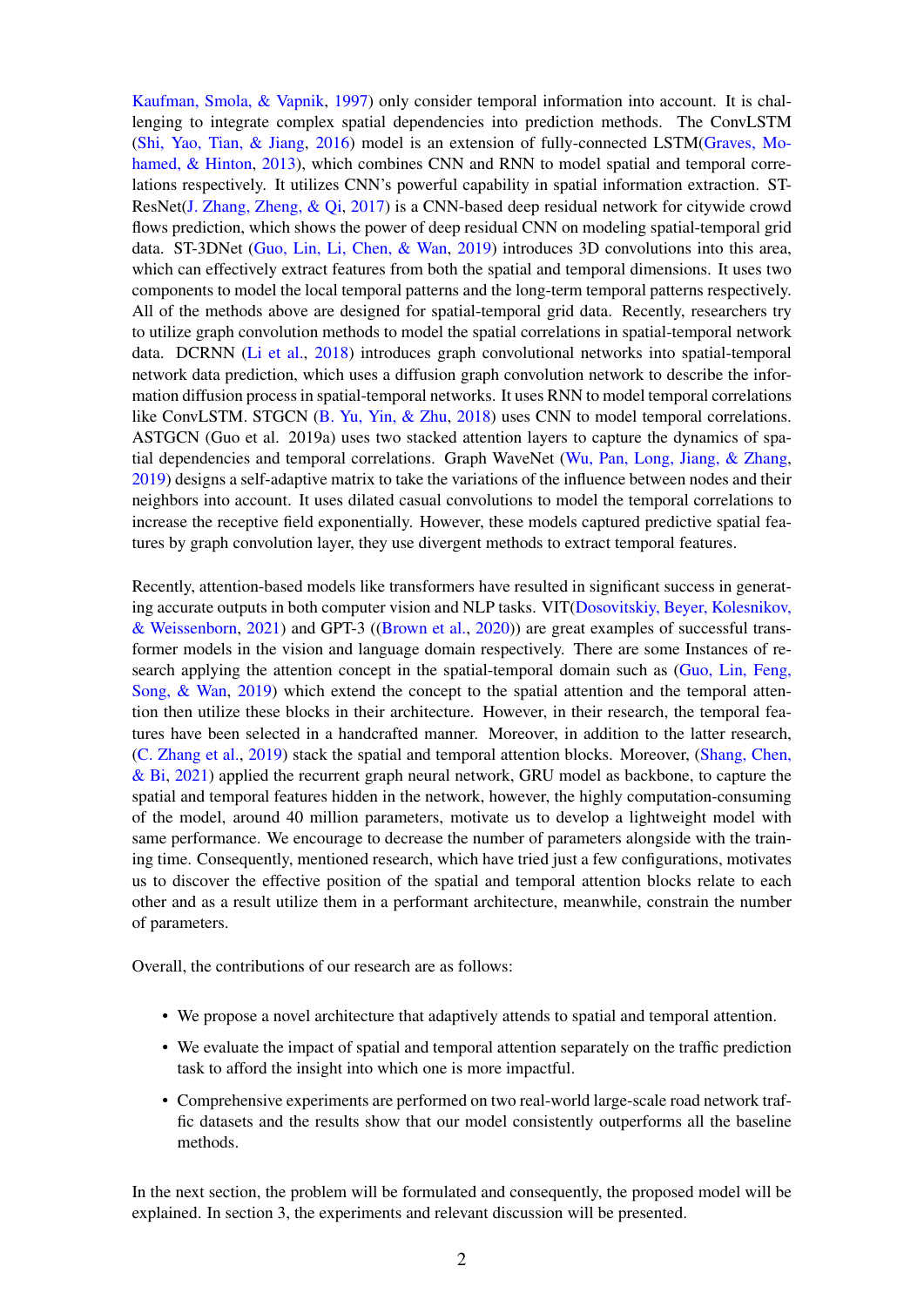## 2. METHODOLOGY

In this section, the problem will be officially defined and the building blocks of architecture will be explained. Inspired by [\(Vaswani et al.,](#page-10-10) [2017\)](#page-10-10), we proposed Spatial and Temporal attention modules processing input while addressing spatial and temporal correlation as mentioned in the latest section. Consequently, to fuse these features, they will be concatenated. We merge this encoding with the output of the GCN-based model and will produce the final result.

#### *Problem definition*

A graph is represented by  $G = (V, E)$  where V is the set of nodes (traffic stations) and E is the set of edges. The adjacency matrix derived from a graph is denoted by  $A \in R^{N \times N}$ . If  $v_i, v_j \in V$  and  $(v_i, v_j) \in E$  then  $A_{ij}$  is one, otherwise it is zero. At each timestamp *t*, graph *G* contains a dynamic feature matrix (e.g., traffic speed)  $X^t \in R^{N \times D}$  where *N* is the number of nodes and *D* is the number of traffic features. In the literature, the feature matrix is used interchangeably with graph signals. Given a graph *G* and its historical *S* time-stamps graph signals, our problem is to learn a function *f* that can forecast its next *T* step graph signals. The above mapping is shown as follows:

$$
\left[X^{(t-S):t},G\right] \xrightarrow{f} X^{(t+1):(t+T)}\tag{1}
$$

Where  $X^{(t-S):t} \in R^{N \times D \times S}$  and  $X^{(t+1):(t+T)} \in R^{N \times D \times T}$ .

#### *Proposed model*

To model spatial and temporal correlations and involve them effectively into prediction, we design the STATNet model. Another architecture criteria would be designing a lightweight model.As shown in Figur[e1,](#page-3-0) the model contains two major components:

- 1. Traffic prediction engine which in this paper is inspired by Graph Wavenet [\(Wu et al.,](#page-10-7) [2019\)](#page-10-7). Overall, two class of models, CNN-based and RNN-based, could be selected. However, to get rid of the recurrent nature of RNNs, based on that they are not able to be paralleled and also need a huge amount of computation resources, a CNN-based model has been picked.
- 2. Attention module which comprises spatial and temporal attention blocks alongside with transformer-related layers.

In the following sections, the details of each component will be detailed. First, the spatial and temporal attention will be defined then the main GCN-based model will be explained.

#### 2.2.1 Spatial Attention

To capture the impact of spatial features, the spatial attention concept has been used. Based on the proposed spatial attention [\(Guo, Lin, Feng, et al.,](#page-10-8) [2019\)](#page-10-8), we use initial spatial attention which means it has been employed on just input features. Suppose that *N*, *D*, *T* would be the number of nodes, number of feature dimension and the size of time window respectively. The spatial attention representation mapping would be defined as:

$$
SA = V_{sa} \cdot \sigma((X^T W_1) W_2 (W_3 X)^T) + b_{sa}
$$
  
\n
$$
SA' = Softmax(SA)
$$
\n(2)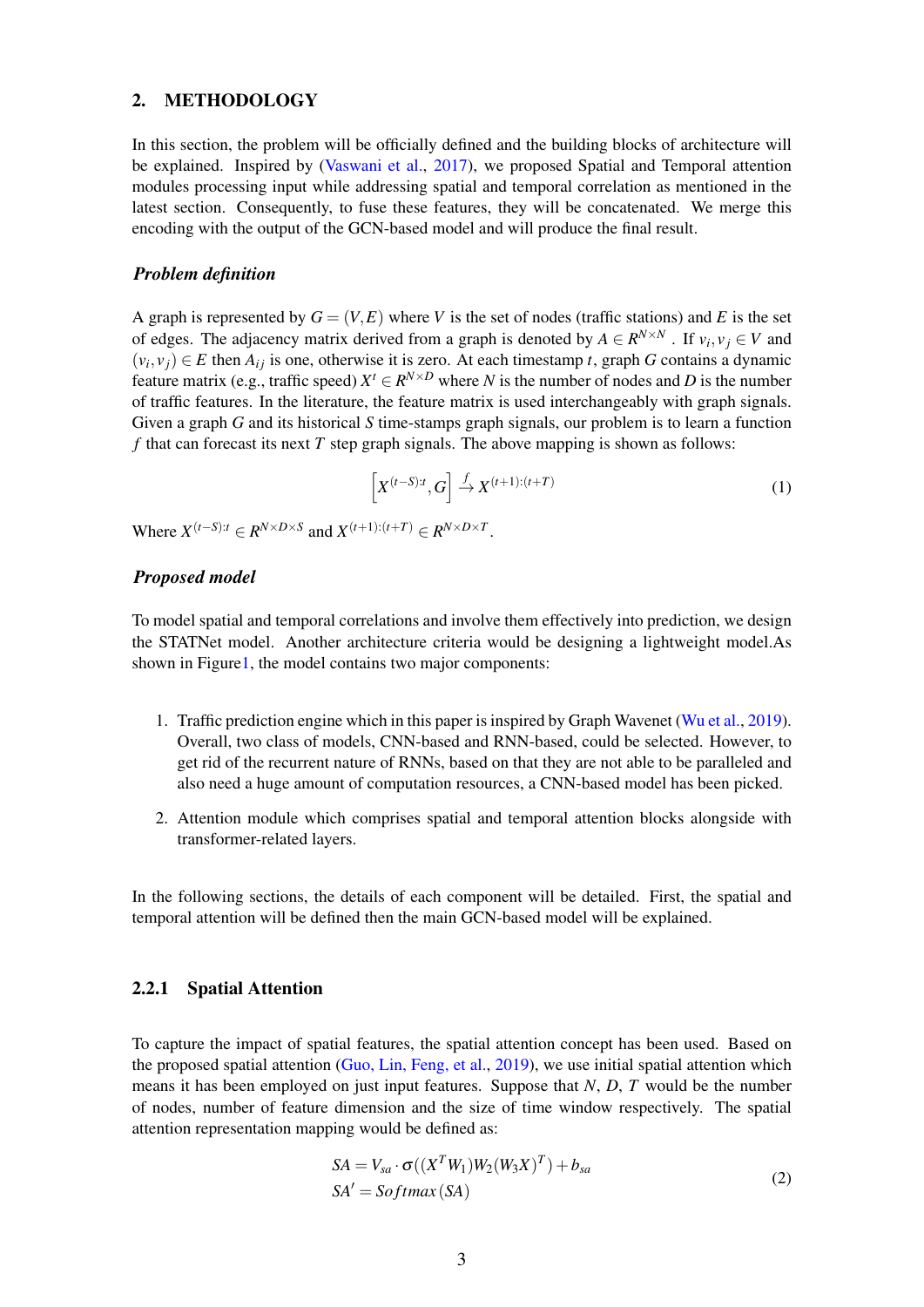<span id="page-3-0"></span>

Figure 1: Proposed model. Types of spatial-temporal attention configuration will explained at next paragraph

where  $W_i, V_{sa}$  are trainable parameters,  $V_{sa} \in R^{N \times N}, W_1 \in R^T, W_2 \in R^{D \times T}, W_3 \in R^D$ , and  $b_s$  is the bias and  $\sigma$  is Sigmoid function. Semantically, it indicates the amount of attention between each pair of nodes at each timestamp.

### 2.2.2 Temporal Attention

Correspondingly, the temporal attention concept could be employed to capture the temporal correlation in different timestamps within the traffic flow.

$$
TA = V_{ta} \cdot \sigma((X^T U_1) U_2 (U_3 X)^T) + b_{ta}
$$
  
\n
$$
TA' = Softmax(TA)
$$
\n(3)

where  $U_i$  and  $V_{ta}$  are trainable parameters,  $V_{ta} \in R^{T \times T}$ ,  $U_1 \in R^N$ ,  $U_2 \in R^{D \times N}$ ,  $U_3 \in R^D$ , and  $b_e$ is the bias and  $\sigma$  is Sigmoid function. This block would be responsible of capturing temporal patterns in the different timestamps. Despite of the previous works, there is no limitations in the temporal features. According to these notations, the *Vta* and *Vsa* could be sort of an embedding in the temporal and spatial domains.

# 2.2.3 Spatial-temporal attention

However in recent years, most of the state-of-the-art spatial-temporal attention models like [\(Guo,](#page-10-8) [Lin, Feng, et al.,](#page-10-8) [2019\)](#page-10-8) use these blocks in the cascade model, in order to determine the importance of each block and finding a appropriate combination, we employ them in parallel and sequential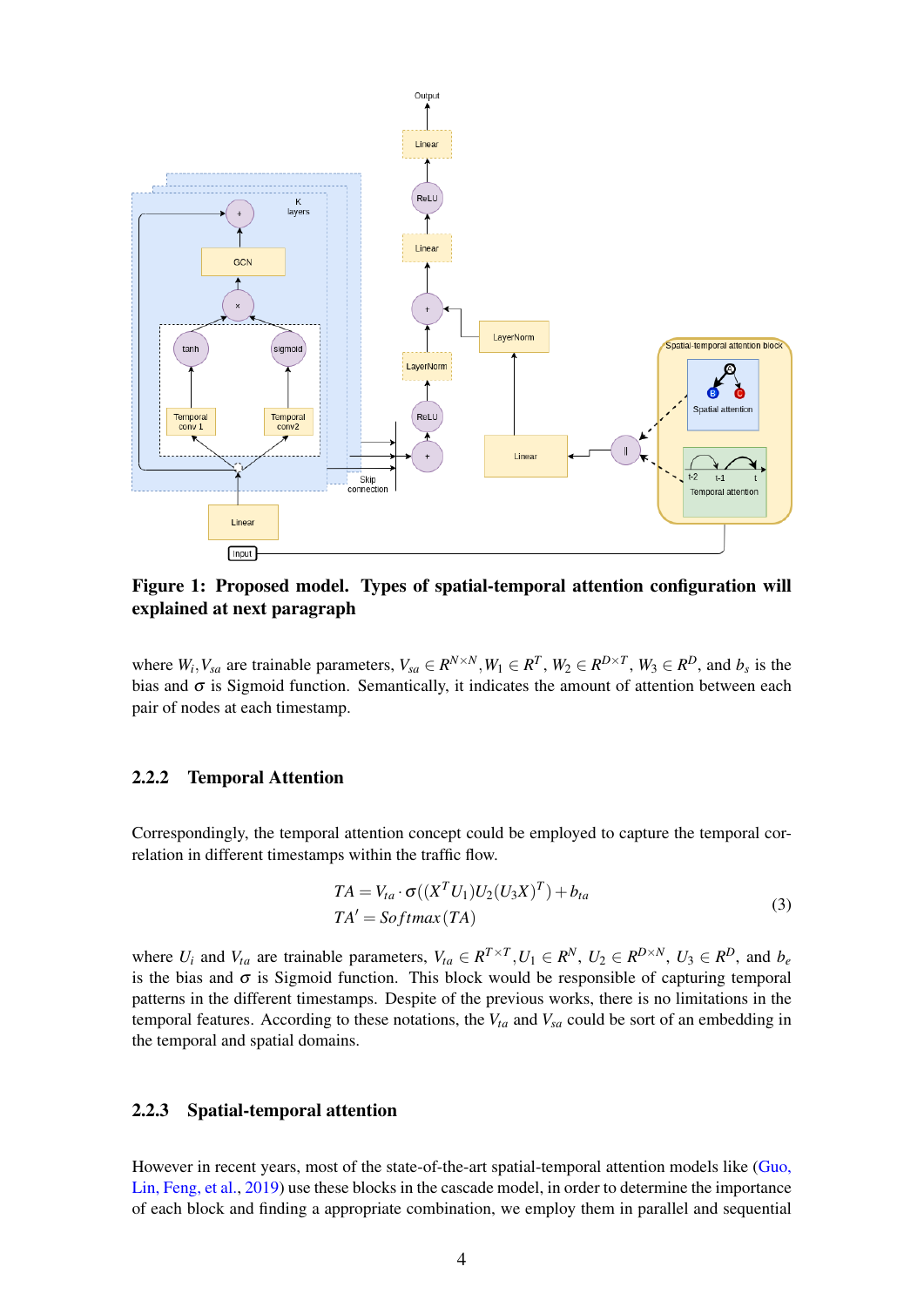architectures. On the other hand, in most well-known models in this field, e.g., [\(C. Zhang et al.,](#page-10-0) [2019\)](#page-10-0), the spatial attention is placed amongst two temporal attention layers claimed to prevent overfitting. So to address the question we try three architecture shown in Fig. [2.](#page-5-0) The overall architecture which adaptively calculates spatial attention and temporal attention weights is called STATNet. Based on our experiments, spatial features are more important because of containing larger weight after the end of learning. Due to being unified with the classical transformer [\(Vaswani et al.,](#page-10-10) [2017\)](#page-10-10), the layer normalization (Layernorm) has been used. Our experiments have shown its regularization effect causing performance improvement.

## 2.2.4 Graph Convolution Layer

Graph convolution is an essential operation to extract a node's features given its structural information. [\(Berg, Kipf, & Welling,](#page-9-3) [2017\)](#page-9-3) proposed the first approximation of Chebyshev spectral filter [\(Defferrard, Bresson, & Vandergheynst,](#page-9-4) [2016\)](#page-9-4). From a spatial-based perspective, it smoothed a node's signal by aggregating and transforming its neighborhood information. One of the advantages of their method is that its filter is localized in spatial domain, and it could be scaled for high-dimensional data. However, the studies have shown that it has generalization issues for unseen nodes in the same graph or in an entirely different graph [\(S. Zhang, Tong, Xu, & Maciejewski,](#page-10-11) [2019\)](#page-10-11).

## 2.2.5 Temporal convolution

We adopt the dilated causal convolution [\(F. Yu & Koltun,](#page-10-12) [2015\)](#page-10-12) as our temporal convolution layer (TCN) to capture a node's temporal trends. Dilated causal convolution networks allow an exponentially large receptive field by increasing the layer depth. As opposed to RNN-based approaches, dilated casual convolution networks can handle long-range sequences properly in a non-recursive manner, which facilitates parallel computation and prevents the gradient explosion problem. The dilated causal convolution preserves the temporal causal order by padding zeros to the inputs so that predictions made on the current time step only involve historical information. As a special case of standard 1D convolution, the dilated causal convolution operation slides over inputs by skipping values with a certain step, as illustrated by Figure [3.](#page-5-1) Mathematically, given a 1D sequence input  $x \in R^k$  and a filter  $f \in R^k$ , the dilated causal convolution operation of *x* with *f* at step *t* is represented as follows:

$$
x \star f(t) = \sum_{s=0}^{K-1} f(s)x(t - d \times s)
$$
 (4)

where d is the dilation factor that controls the skipping distance.

#### 3. RESULTS AND DISCUSSION

We evaluate our STATNet model on two public traffic network datasets, METR-LA and PEMS-BAY released by [\(Li et al.,](#page-10-1) [2018\)](#page-10-1). METR-LA records four months of statistics on traffic speed on 207 sensors on the highways of Los Angeles County. PEMS-BAY contains six months of traffic speed information data pre-processing procedures as in( $Li$  et al., [2018\)](#page-10-1). The readings of the sensors are aggregated into 5-minutes horizons. The adjacency matrix of the nodes is constructed by road network distance with a thresholded Gaussian kernel. Z-score normalization is applied to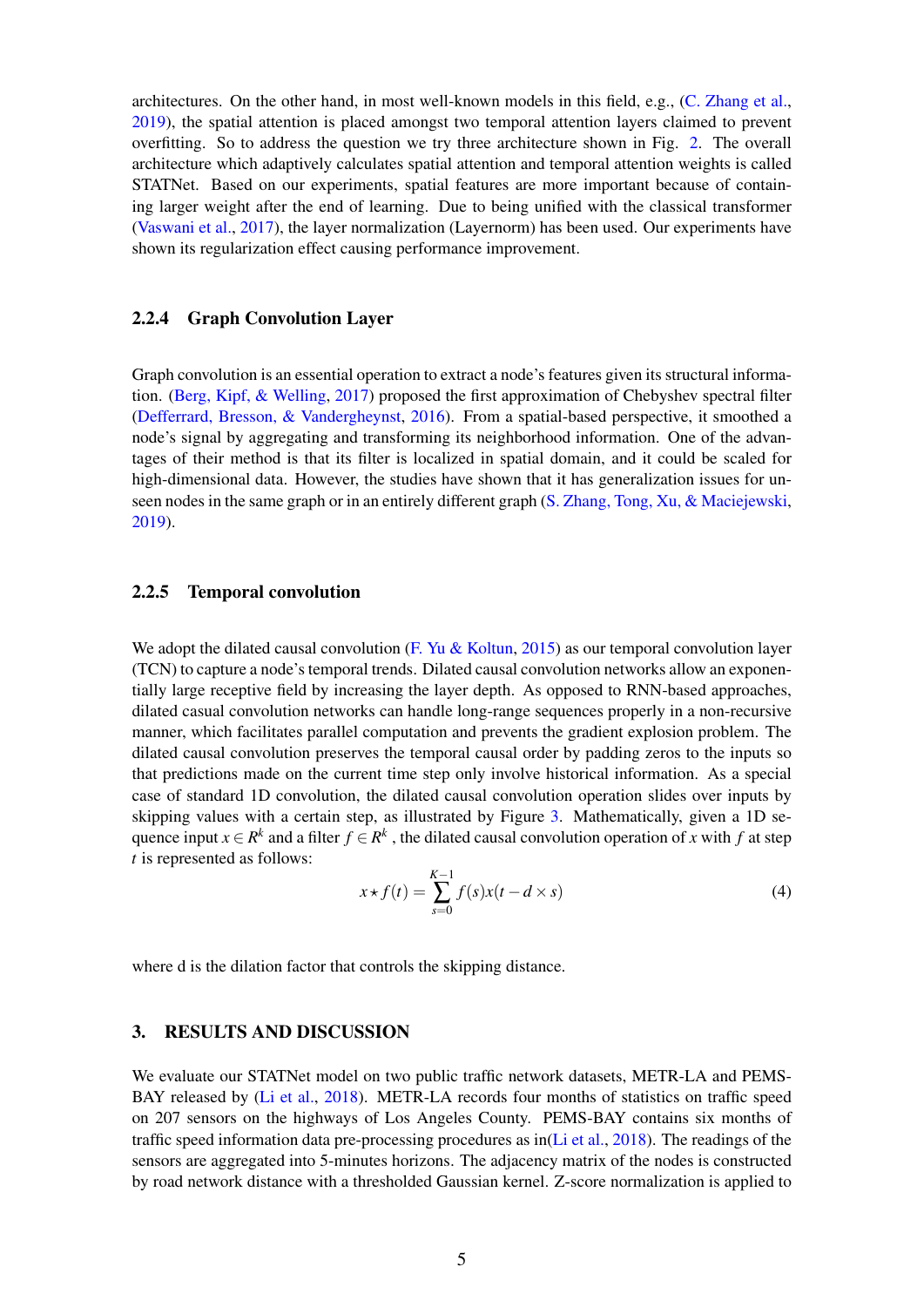<span id="page-5-0"></span>

Figure 2: Various configurations of the spatial-temporal attention block:sequentially (a,b) and jointly (c)

<span id="page-5-1"></span>

Figure 3: Temporal convolution model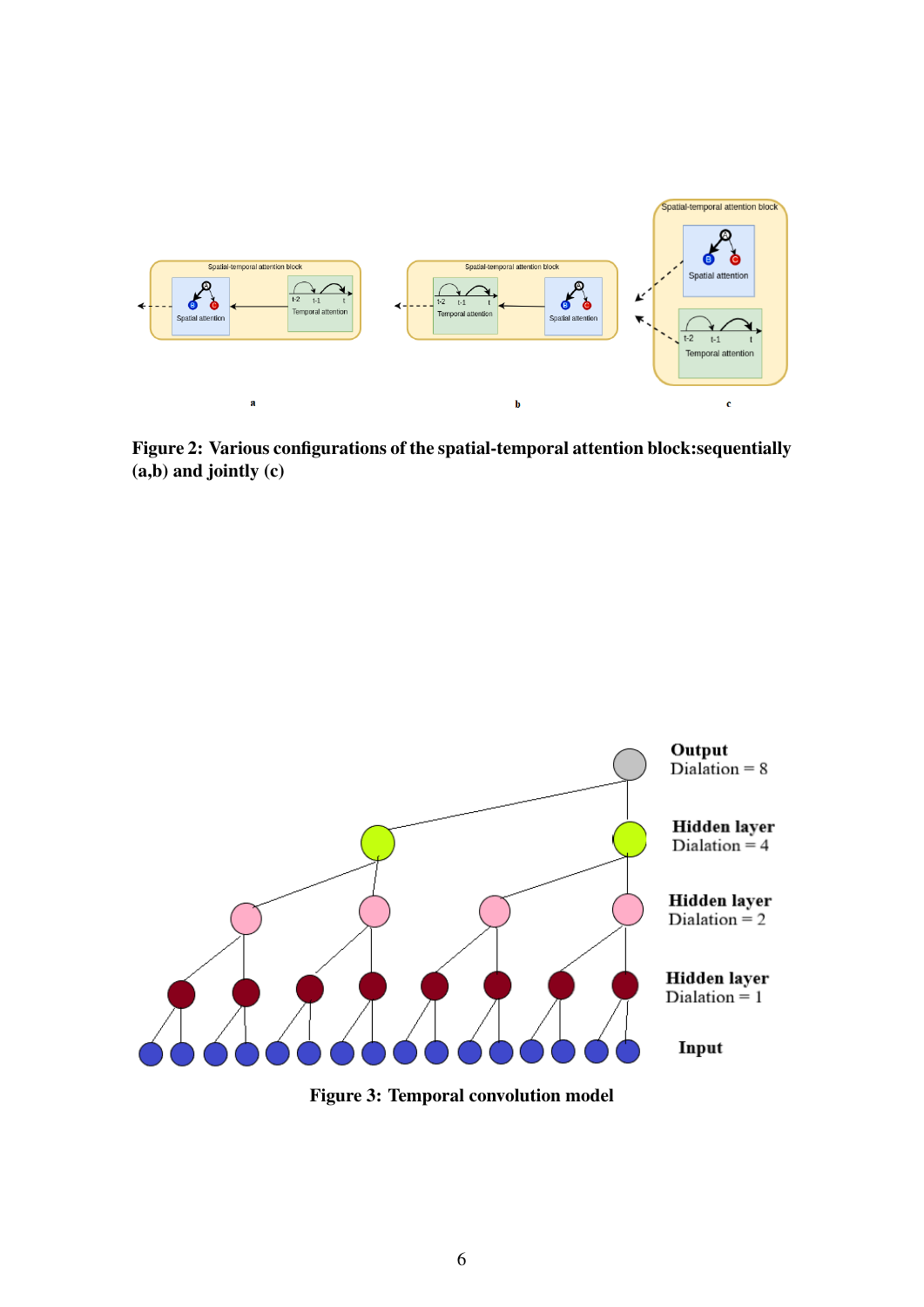<span id="page-6-0"></span>inputs. The datasets are split in chronological order with 70% for training, 10% for validation, and 20% for testing. Detailed dataset statistics are provided in Table [1.](#page-6-0)

| Data           |     |      | Nodes   Edges   Time Steps |
|----------------|-----|------|----------------------------|
| <b>METR-LA</b> | 207 | 1515 | 34272                      |
| PEMS-BAY       | 325 | 2369 | 52116                      |

# Table 1: Summary statistics of METR-LA and PEMS-BAY.

# *Baselines*

We compare STATNet in different settings against the following models.

- ARIMA[\(Li et al.,](#page-10-1) [2018\)](#page-10-1): Auto-Regressive Integrated Moving Average model with Kalman filter.
- FC-LSTM[\(Li et al.,](#page-10-1) [2018\)](#page-10-1): Recurrent neural network with fully connected LSTM hidden units.
- WaveNet[\(van den Oord et al.,](#page-10-13) [2016\)](#page-10-13): A convolution network architecture for sequence data.
- DCRNN[\(Li et al.,](#page-10-1) [2018\)](#page-10-1): Diffusion convolution recurrent neural network combines graph convolution networks with recurrent neural networks in an encoder-decoder manner.
- GGRU[\(M. Zhang & Chen,](#page-10-14) [2018\)](#page-10-14): Graph gated recurrent unit network Recurrent-based approaches. GGRU uses attention mechanisms in graph convolution.
- STGCN[\(B. Yu et al.,](#page-10-6) [2018\)](#page-10-6): Spatial-temporal graph convolution network which combines graph convolution with 1D convolution.
- Graph Wavenet[\(Guo, Lin, Feng, et al.,](#page-10-8) [2019\)](#page-10-8): Capturing temporal features with convolution and applied GCN on the self-adaptive adjacent matrix.
- GTS[\(Shang et al.,](#page-10-9) [2021\)](#page-10-9): Graph for Time Series, which applied GGRU on the Gamblesampled input graph.

## *Experimental Setups*

Our experiments are conducted under a cluster environment with two NVIDIA V100 PCIe 32 GB GPUs  $(2\times 7$ TFLOPS) cards. To cover the input sequence length, we use eight layers of Graph WaveNet with a sequence of dilation factors 1, 2, 1, 2, 1, 2, 1, 2. We use Equation 4 as our graph convolution layer with a diffusion step  $K = 2$ . We randomly initialize node embeddings by a uniform distribution with a size of 10. We train our model using Adam optimizer with an initial learning rate of 0.001. Dropout with  $p=0.35$  is applied to the outputs of the graph convolution layer. The evaluation metrics we select include mean absolute error (MAE), root mean squared error (RMSE), and mean absolute percentage error (MAPE). Missing values are excluded from the dataset (including training and testing).

# *Experimental results*

Table [2](#page-8-0) compares the performance of STATnet and baseline models for 15 minutes, 30 minutes, and 60 minutes ahead prediction on METR-LA and PEMS-BAY datasets. STATNet obtains superior results on both datasets. It outperforms temporal models including ARIMA, FCLSTM,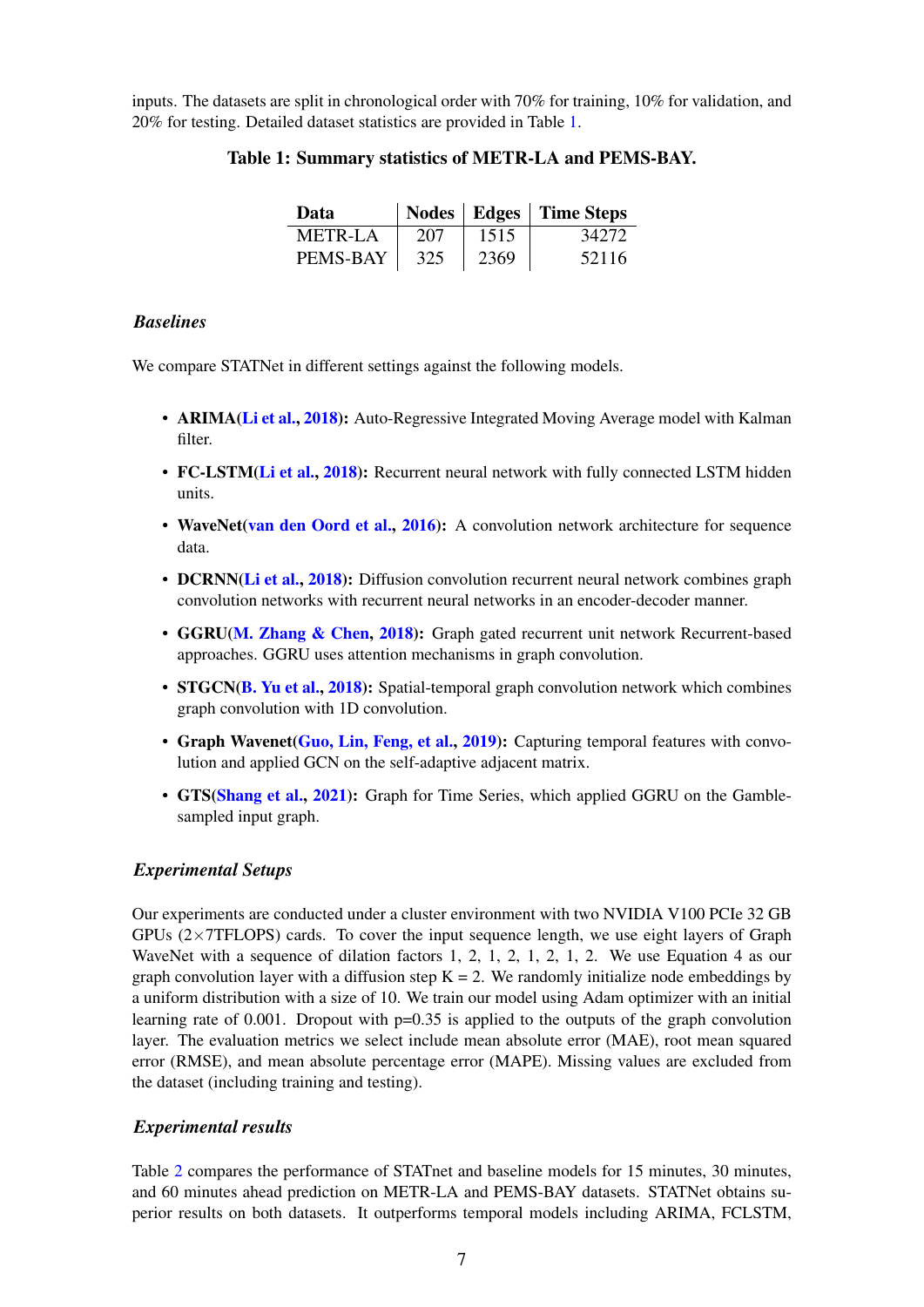<span id="page-7-0"></span>

Figure 4: a. Adjacent matrix heatmap of static input graph for METR-LA dataset b. Spatial attention layer weight heatmap. c. Temporal attention layer weight heatmap

<span id="page-7-1"></span>

Figure 5: Performance of baselines compare to our method(in METR-LA dataset)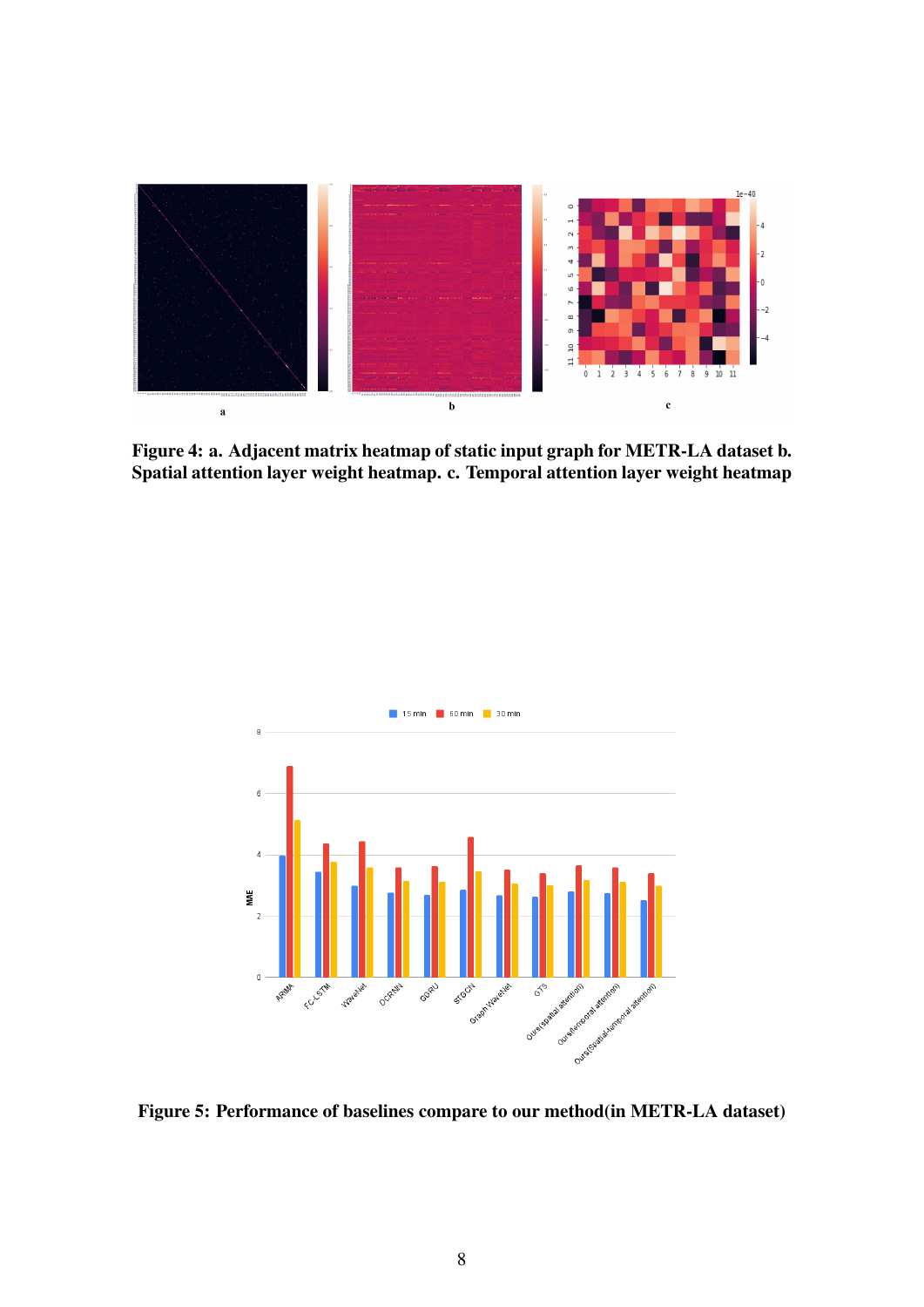and WaveNet by a large margin. Compared to other spatial-temporal models, STATNet surpasses the previous convolution-based approach STGCN significantly and outperforms GRNN (Graph recurrent neural network) approaches DCRNN and GGRU at the same time. In respect of the second-best model GTS as shown in Table [2,](#page-8-0) STATNet adaptively involves predictive features by finding a suitable combination of spatial and temporal attention. According to Table [2,](#page-8-0) in the merely spatial attention or temporal attention setting STATNet does not outperform the baselines. Moreover, as shown in Fig. [4,](#page-7-0) the temporal attention heatmap approves the non-linear dependency between different timestamps as well as non-linear spatial dependency. It was obtained for the 12 consecutive timestamps in the 5 minute periods. Conceivably, the spatial attention heatmap follows the neighborhood patterns. In other words, it visualizes learned representation by the GCN. Finally, the comparison of the performance of our proposed method and the other baselines shown in Fig. [5](#page-7-1) for the horizons of 15min, 30min, and 60min.

<span id="page-8-0"></span>

| Table 2: The performance comparison of our model on the METR-LA and PEMS- |  |  |  |  |  |  |  |
|---------------------------------------------------------------------------|--|--|--|--|--|--|--|
| <b>BAY</b> dataset.                                                       |  |  |  |  |  |  |  |

| Dataset        | Model                                       | $15 \text{ min}$ |             |             |            | 30 min      |             | $60 \text{ min}$ |             |             |
|----------------|---------------------------------------------|------------------|-------------|-------------|------------|-------------|-------------|------------------|-------------|-------------|
|                |                                             | <b>MAE</b>       | <b>RMSE</b> | <b>MAPE</b> | <b>MAE</b> | <b>RMSE</b> | <b>MAPE</b> | <b>MAE</b>       | <b>RMSE</b> | <b>MAPE</b> |
| <b>METR-LA</b> | ARIMA(Li et al., 2018)                      | 3.99             | 8.21        | 9.60%       | 5.15       | 10.45       | 12.70%      | 6.9              | 13.23       | 17.40%      |
|                | FC-LSTM(Li et al., 2018)                    | 3.44             | 6.3         | 9.60%       | 3.77       | 7.23        | 10.90%      | 4.37             | 8.69        | 13.20%      |
|                | WaveNet(van den Oord et al., 2016)          | 2.99             | 5.89        | 8.04%       | 3.59       | 7.28        | 10.25%      | 4.45             | 8.93        | 13.62%      |
|                | DCRNN(Li et al., 2018)                      | 2.77             | 5.38        | 7.30%       | 3.15       | 6.45        | 8.80%       | 3.6              | 7.6         | 10.50%      |
|                | GGRU( $M$ . Zhang & Chen, 2018)             | 2.71             | 5.24        | 6.99%       | 3.12       | 6.36        | 8.56%       | 3.64             | 7.65        | 10.62%      |
|                | STGCN(B. Yu et al., 2018)                   | 2.88             | 5.74        | 7.62%       | 3.47       | 7.24        | 9.57%       | 4.59             | 9.4         | 12.70%      |
|                | Graph WaveNet(Guo, Lin, Feng, et al., 2019) | 2.69             | 5.15        | 6.90%       | 3.07       | 6.22        | 8.37%       | 3.53             | 7.37        | 10.01%      |
|                | GTS(Shang et al., 2021)                     | 2.64             | 4.95        | 6.80%       | 3.01       | 5.85        | 8.20%       | 3.41             | 6.74        | 9.90%       |
|                | Ours(spatial attention)                     | 2.8              | 5.16        | 7.29%       | 3.17       | 6.05        | 8.56%       | 3.66             | 7.35        | 10.35%      |
|                | Ours(temporal attention)                    | 2.74             | 5.15        | 7.15%       | 3.11       | 6.03        | 8.54%       | 3.59             | 7.3         | 10.35%      |
|                | <b>Ours</b> (Spatial-temporal attention)    | 2.51             | 5.13        | $6.26\%$    | 2.99       | 6.01        | $8.08\%$    | 3.4              | 7.1         | 9.57%       |
| PEMS-BAY       | ARIMA(Li et al., 2018)                      | 1.62             | 3.3         | 3.50%       | 2.33       | 4.76        | 5.40%       | 3.38             | 6.5         | 8.30%       |
|                | FC-LSTM(Li et al., 2018)                    | 2.05             | 4.19        | 4.80%       | 2.2        | 4.55        | 5.20%       | 2.37             | 4.96        | 5.70%       |
|                | WaveNet(van den Oord et al., 2016)          | 1.39             | 3.01        | 2.91%       | 1.83       | 4.21        | 4.16%       | 2.35             | 5.43        | 5.87%       |
|                | DCRNN(Li et al., 2018)                      | 1.38             | 2.95        | 2.90%       | 1.74       | 3.97        | 3.90%       | 2.07             | 4.74        | 4.90%       |
|                | GGRU( $M$ . Zhang & Chen, 2018)             |                  |             |             |            |             |             |                  |             |             |
|                | STGCN(B. Yu et al., 2018)                   | 1.36             | 2.96        | 2.90%       | 1.81       | 4.27        | 4.17%       | 2.49             | 5.69        | 5.79%       |
|                | Graph WaveNet(Guo, Lin, Feng, et al., 2019) | 1.3              | 2.74        | 2.73%       | 1.63       | 3.7         | 3.67%       | 1.95             | 4.52        | 4.63%       |
|                | GTS(Shang et al., 2021)                     | 1.32             | 2.62        | 2.80%       | 1.64       | 3.41        | 3.60%       | 1.91             | 3.97        | 4.40%       |
|                | Ours(spatial attention)                     | 1.35             | 2.66        | 2.88%       | 1.68       | 3.46        | 3.75%       | 2.02             | 4.22        | 4.78%       |
|                | Ours(temporal attention)                    | 1.32             | 2.65        | 2.82%       | 1.65       | 3.47        | 3.74%       | 1.98             | 4.28        | 4.78%       |
|                | <b>Ours</b> (Spatial-temporal attention)    | 1.19             | 2.64        | 2.45%       | 1.44       | 3.45        | 3.13%       | 1.68             | 4.03        | $3.86\%$    |

<span id="page-8-1"></span>Table 3: Result of experiments on the various spatial-temporal block configurations

| Dataset        | Model                             |      | $15 \text{ min}$ |                                               | $30 \text{ min}$ |              | $60 \text{ min}$ |      |           |
|----------------|-----------------------------------|------|------------------|-----------------------------------------------|------------------|--------------|------------------|------|-----------|
|                |                                   |      |                  | MAE RMSE MAPE   MAE RMSE MAPE   MAE RMSE MAPE |                  |              |                  |      |           |
| <b>METR-LA</b> | Ours (temporal-spatial)           | 2.75 | 5.19             | $7.25\%$ 3.17                                 | 6.07             | $8.46\%$     | 3.67             | 7.29 | $10.3\%$  |
|                | Ours(spatial-temporal)            | 2.67 |                  | $5.16$ $7.13\%$ $3.10$                        | 6.02             | $8.44\%$     | 3.57             | 7.22 | $10.26\%$ |
|                | Ours(Spatial-temporal-joint) 2.51 |      |                  | $5.13$ $6.26\%$ 2.99                          | 6.01             | 8.08% $\mid$ | 3.4              | 7.1  | $9.57\%$  |

Another criteria was minimizing number of parameters. So, according to the Table [4,](#page-9-5) the number of parameters for our model is significantly less than [\(Shang et al.,](#page-10-9) [2021\)](#page-10-9).

As mentioned in last section, the spatial-temporal attention module has been tested by joint and sequential configuration. According to table [3,](#page-8-1) the joint architecture has led to the best result. One reason would be representing the spatial and temporal features simultaneously would be more predictive than treating them separately. The similar method has been applied in the Multimodal NLP [\(Gomez, Gibert, Gomez, & Karatzas,](#page-9-6) [2019\)](#page-9-6), which concatenated the textual and image features. Interestingly, in the temporal-spatial setup, the results were even worse then single-feature loss. To compare our model with GTS [\(Shang et al.,](#page-10-9) [2021\)](#page-10-9), in term of computational resource consumption, our model is much more efficient because our model's quantity of trainable parameters are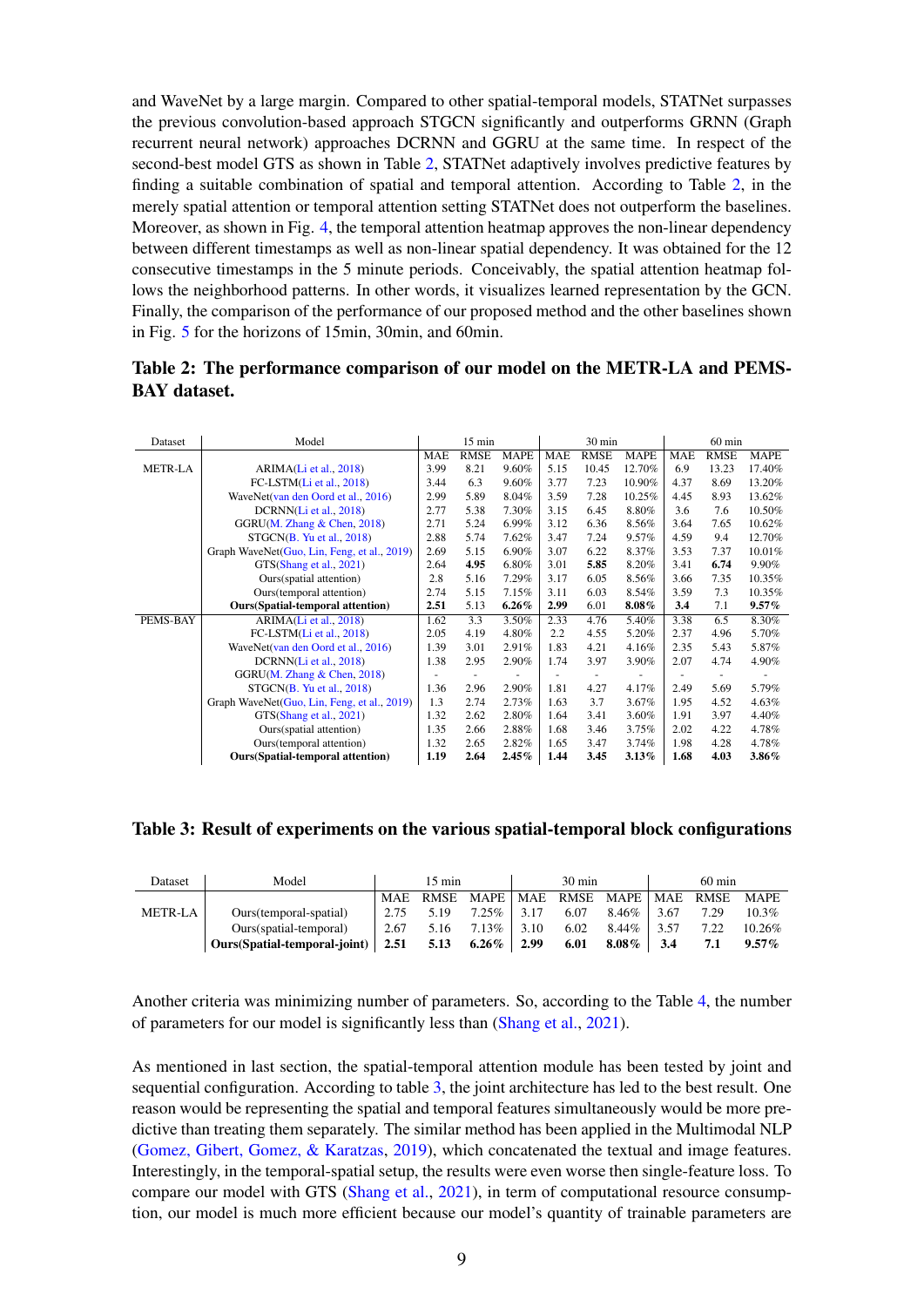<span id="page-9-5"></span>Table 4: The number of trainable parameters comparison of our model with the baselines

| Model         | # of trainable params |
|---------------|-----------------------|
| Graph WaveNet | 997,528               |
| <b>GTS</b>    | 38, 377, 237          |
| Ours          | 3,698,131             |

substantially lower, as the training time, while in RMSE metric, our model could not outperform GTS [\(Shang et al.,](#page-10-9) [2021\)](#page-10-9) model.

# 4. CONCLUSIONS

In this paper, we have presented a novel model for spatial-temporal attention graph modeling. Our model has captured spatial-temporal dependencies efficiently by combining graph convolution with convolution and involving adaptive spatial-temporal attention. We have proposed an effective method to learn hidden spatial-temporal attention automatically from the data. Based on the observations for the absence of spatial or temporal attention, it could be concluded that spatial and temporal attention, both are crucial for predictive graph representation. This will open up a new direction in spatial-temporal graphs to evaluate the models akin to a transformer. For instance, the self-attention could be extended based on spatial and temporal features. On two public traffic network datasets, STATNet achieves state-of-the-art results while the number of parameters would be much less. The code is available : <https://github.com/moghadas76/statnet>

# ACKNOWLEDGMENT

We gratefully acknowledge the support of VITA lab for providing the infrastructure. We would like to thank the anonymous reviewers for their detailed comments and constructive feedback.

#### REFERENCES

- <span id="page-9-3"></span>Berg, R. v. d., Kipf, T. N., & Welling, M. (2017). Graph convolutional matrix completion. *arXiv preprint arXiv:1706.02263*.
- <span id="page-9-2"></span>Brown, T. B., Mann, B., Ryder, N., Subbiah, M., Kaplan, J., Dhariwal, P., & Neelakantan, A. (2020). Language models are few-shot learners. *arXiv preprint arXiv:2005.14165*.
- <span id="page-9-4"></span>Defferrard, M., Bresson, X., & Vandergheynst, P. (2016). Convolutional neural networks on graphs with fast localized spectral filtering. *Advances in neural information processing systems*, *29*, 3844–3852.
- <span id="page-9-1"></span>Dosovitskiy, A., Beyer, L., Kolesnikov, A., & Weissenborn, D. (2021). An image is worth 16x16 words: Transformers for image recognition at scale. *arXiv preprint arXiv:2010.11929*.
- <span id="page-9-0"></span>Drucker, H., Burges, C., Kaufman, L., Smola, A., & Vapnik, V. (1997, 01). Support vector regression machines. *Advances in neural information processing systems*, *28*, 779-784.
- <span id="page-9-6"></span>Gomez, R., Gibert, J., Gomez, L., & Karatzas, D. (2019). Exploring hate speech detection